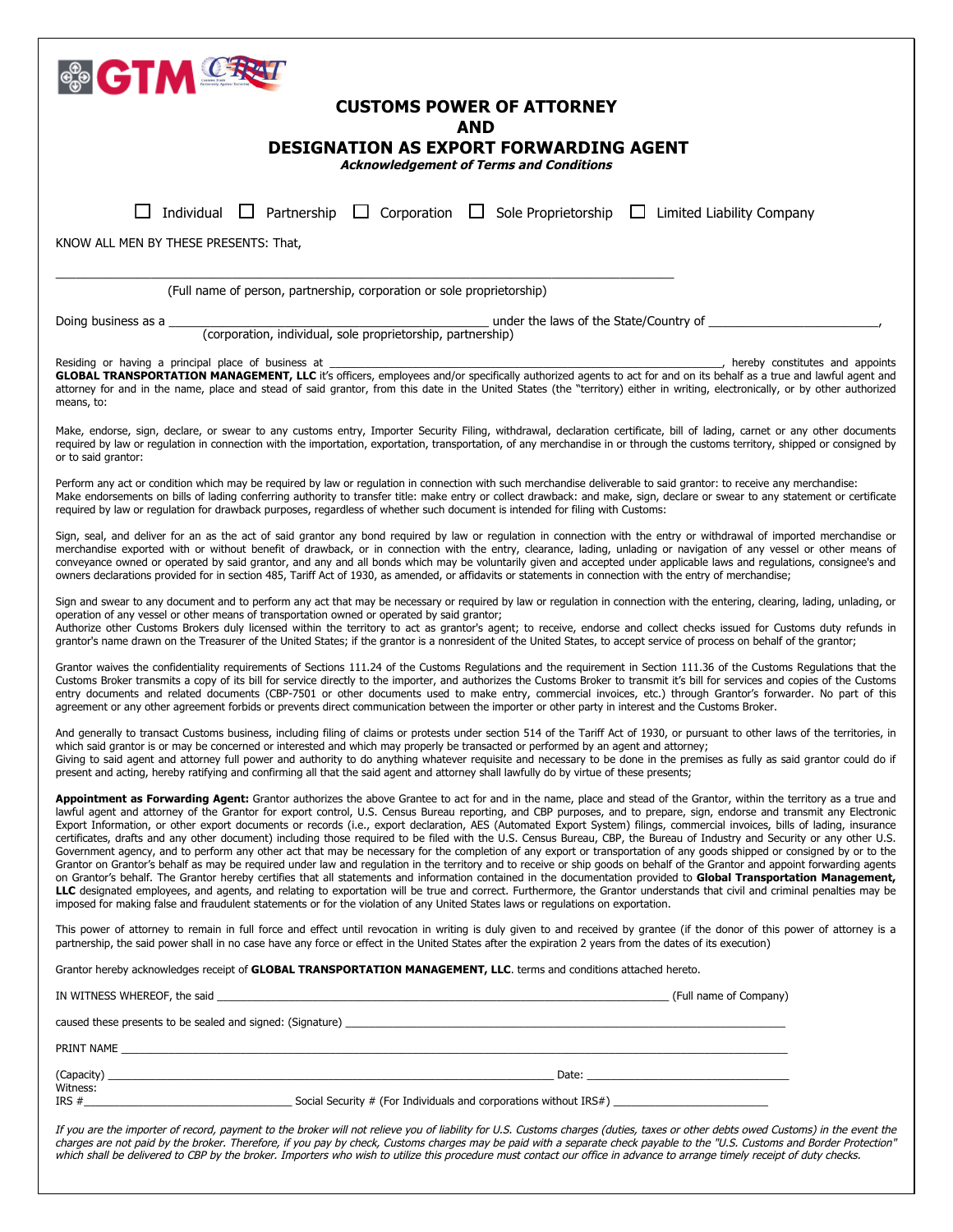|             | <b>INDIVIDUAL OR PARTNERSHIP CERTIFICATE</b>                                                                                                               |        |                                              |
|-------------|------------------------------------------------------------------------------------------------------------------------------------------------------------|--------|----------------------------------------------|
|             |                                                                                                                                                            |        |                                              |
|             |                                                                                                                                                            |        |                                              |
|             |                                                                                                                                                            |        |                                              |
|             |                                                                                                                                                            |        |                                              |
|             |                                                                                                                                                            |        |                                              |
|             |                                                                                                                                                            |        |                                              |
|             | (Notary Public) (Notary Public)                                                                                                                            |        |                                              |
|             |                                                                                                                                                            |        |                                              |
|             |                                                                                                                                                            |        |                                              |
|             |                                                                                                                                                            |        |                                              |
|             | <b>CORPORATE CERTIFICATION</b>                                                                                                                             |        |                                              |
|             | (To be made by an officer other than the one who executes the Power of Attorney)                                                                           |        |                                              |
|             |                                                                                                                                                            |        |                                              |
|             |                                                                                                                                                            |        |                                              |
|             |                                                                                                                                                            |        | comparised under the laws of the laws of the |
|             | (Full name of Company)                                                                                                                                     |        |                                              |
|             |                                                                                                                                                            |        |                                              |
|             |                                                                                                                                                            |        |                                              |
|             | of said corporation; and that said power of attorney was duly signed, and attested for and on behalf of said corporation by authority of its governing     |        |                                              |
|             | now in my possession or custody, I further certify that the resolution is in accordance with the articles of incorporation and bylaws of said corporation. |        |                                              |
|             | IN WITNESS HEREOF, I have hereunto set my hand and affixed the seal of said corporation, at the City of _______________________________                    |        |                                              |
|             |                                                                                                                                                            |        |                                              |
|             |                                                                                                                                                            |        |                                              |
| (Signature) |                                                                                                                                                            | (Date) |                                              |
|             |                                                                                                                                                            |        |                                              |
|             |                                                                                                                                                            |        |                                              |
|             |                                                                                                                                                            |        |                                              |
|             |                                                                                                                                                            |        |                                              |
|             |                                                                                                                                                            |        |                                              |
|             |                                                                                                                                                            |        |                                              |
|             |                                                                                                                                                            |        |                                              |
|             |                                                                                                                                                            |        |                                              |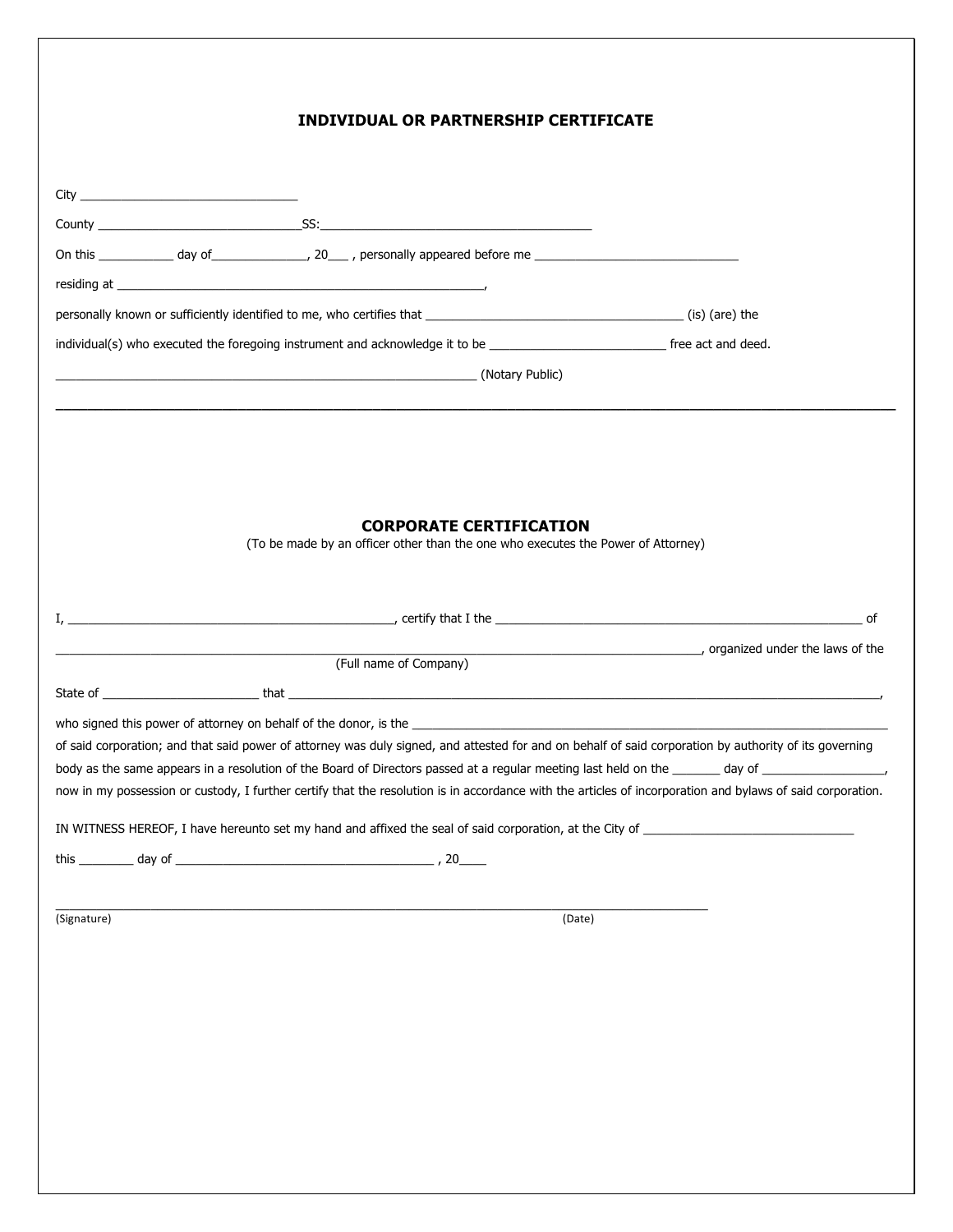### **GENERAL TERMS AND CONDITIONS OF SERVICE**

These terms and conditions of service constitute a legally binding contract between the "Company" and the "Customer". In the event the Company renders services and issues a document containing Terms and Conditions governing such services, the Terms and Conditions set forth in such other document(s) shall govern those services. **1. Definitions**. 

(a) "Company" shall mean GLOBAL TRANSPORTATION MANAGEMENT, LLC, its subsidiaries, related companies, agents and / or representatives.

(b) "Customer" shall mean the person for which the Company is rendering service, as well as its principals, agents and/or representatives, including, but not limited to, shippers, importers, exporters, carriers, secured parties, warehousemen, buyers and/or sellers, shipper's agents, insurers and underwriters, break-bulk agents, consignees, etc. It is the responsibility of the Customer to provide notice and copy(s) of these terms and conditions of service to all such agents or representatives;

(c) "Documentation" shall mean all information received directly or indirectly from Customer, whether in paper or electronic form;

(d) "Ocean Transportation Intermediaries" ("OTI") shall include an "ocean freight forwarder" and a "non-vessel operating carrier";

(e) "Third parties" shall include, but not be limited to, the following: "carriers, truckmen, cartmen, lightermen, forwarders, OTIs, customs brokers, agents, warehousemen and others to which the goods are entrusted for

transportation, cartage, handling and/or delivery and/or storage or otherwise".<br>**2. Company as agent**. The Company acts as the "agent" of the Customer for the purpose of performing duties in connection with the entry and r filing of export and security documentation on behalf of the Customer and other dealings with Government Agencies, or for arranging for transportation services or other logistics services in any capacity other than as a carrier. 

#### **3. Limitation of Actions.**

a) Unless subject to a specific statute or international convention, all claims against the Company for a potential or actual loss, must be made in writing and received by the Company, within (ninety) 90 days of the event giving rise to claim; the failure to give the Company timely notice shall be a complete defense to any suit or action commenced by Customer.

- (b) All suits against Company must be filed and properly served on Company as follows:
	- (i) For claims arising out of ocean transportation, within 1 year from the date of the loss;
	- (ii) For claims arising out of air transportation, within 2 years from the date of the loss;<br>(iii) For claims arising out of the preparation and/or submission of an import entry(s), within seventy-five (75) days from the d
	-

(iv) For any and all other claims of any other type, within 2 years from the date of the loss or damage.

(C) No claims with respect to a shipment, any part of which is received by the consignee, will be entertained until all transportation charges have been paid.

**4. No Liability For The Selection or Services of Third Parties and/or Routes**. Unless services are performed by persons or firms engaged pursuant to express written instructions from the Customer, Company shall use<br>reason particular person or firm has been selected to render services with respect to the goods, shall not be construed to mean that the Company warrants or represents that such person or firm will render such services nor does Company assume responsibility or liability for any actions(s) and/or inaction(s) of such third parties and/or its agents, and shall not be liable for any delay or loss of any kind, which occurs while a shipment is in custody or control of a third party or the agent of a third party; all claims in connection with the Act of a third party shall be brought solely against such party and/or its agents; in connection with any such claim, the

**5. Quotations Not Binding.** Quotations as to fees, rates of duty, freight charges, insurance premiums or other charges given by the Company to the Customer are for informational purposes only and are subject to change without notice; no quotation shall be binding upon the Company unless the Company in writing agrees to undertake the handling or transportation of the shipment at a specific rate or amount set forth in the quotation and payment arrangements are agreed to between the Company and the Customer.

#### **6. Reliance On Information Furnished.**

(a) Customer acknowledges that it is required to review all documents and declarations prepared and/or filed with U.S. Customs & Border Protection, other Government Agency and/or third parties, and will immediately advise the Company of any errors, discrepancies, incorrect statements, or omissions on any declaration or other submission filed on Customers behalf;

(b) In preparing and submitting customs entries, export declarations, applications, security filings, documentation and/or other required data, the Company relies on the correctness of all documentation, whether in written or electronic format, and all information furnished by Customer; Customer shall use reasonable care to ensure the correctness of all such information and shall indemnify and hold the Company harmless from<br>any and a contractor upon which the Company reasonably relied. The Customer agrees that the Customer has an affirmative non-delegable duty to disclose any and all information required to import, export or enter the goods. (c) Customer acknowledges that it is required to provide verified weights obtained on calibrated, certified equipment of all cargo that is to be tendered to steamship lines and represents that Company is entitled to rely on the accuracy of such weights and to counter-sign or endorse it as agent of Customer in order to provide the certified weight to the steamship lines. The Customer agrees that it shall indemnify and hold the Company<br>harml **7.** Declaring Higher Value To Third Parties. Third parties to whom the goods are entrusted may limit liability for loss or damage; the Company will request excess valuation coverage only upon specific written instructions from the Customer, which must agree to pay any charges therefore; in the

absence of written instructions or the refusal of the third party to agree to a higher declared value, at Company's discretion, the goods may be tendered to the third party, subject to the terms of the third party's limitations of liability and/or terms and conditions of service.

8. Insurance, Unless requested to do so in writing and confirmed to Customer in writing, Company is under no obligation to procure insurance on Customer's behalf; in all cases, Customer shall pay all premiums and costs in connection with procuring requested insurance.

#### **9. Disclaimers; Limitation of Liability.**

(a) Except as specifically set forth herein, Company makes no express or implied warranties in connection with its services;

(b) In connection with all services performed by the Company, Customer may obtain additional liability coverage, up to the actual or declared value of the shipment or transaction, by requesting such coverage and agreeing to make payment therefor, which request must be confirmed in writing by the Company prior to rendering services for the covered transaction(s).

(c) In the absence of additional coverage under (b) above, the Company's liability shall be limited to the following:

- (i) where the claim arises from activities other than those relating to customs business, \$ 50.00 per shipment or transaction, or

er (ii) where the claim arises from activities relating to "Customs business," \$50.00 per entry or the amount of brokerage fees paid to Company for the entry, whichever is less;

(d) In no event shall Company be liable or responsible for consequential, indirect, incidental, statutory or punitive damages, even if it has been put on notice of the possibility of such damages, or for the acts of third parties. 

10. Advancing Money. All charges must be paid by Customer in advance unless the Company agrees in writing to extend credit to customer; the granting of credit to a Customer in connection with a particular transaction shall not be considered a waiver of this provision by the Company

**11.** Indemnification/Hold Harmless. The Customer agrees to indemnify, defend, and hold the Company harmless from any claims and/or liability, fines, penalties and/or attorneys' fees arising from the importation or exportation of customers merchandise and/or any conduct of the Customer, including but not limited to the inaccuracy of entry, export or security data supplied by Customer or its agent or representative, which violates any Federal, State and/or other laws, and further agrees to indemnify and hold the Company harmless against any and all liability, loss, damages, costs, claims, penalties, fines and/or expenses, including but not limited to reasonable attorney's fees, which the Company may hereafter incur, suffer or be required to pay by reason of such claims; in the event that any claim, suit or proceeding is brought against the Company, it shall give notice in writing to the Customer by mail at its address on file with the Company.

12. C.O.D. or Cash Collect Shipments. Company shall use reasonable care regarding written instructions relating to "Cash/Collect on Deliver (C.O.D.)" shipments, bank drafts, cashier's and/or certified checks, letter(s) of credit and other similar payment documents and/or instructions regarding collection of monies but shall not have liability if the bank or consignee refuses to pay for the shipment.

13. Costs of Collection. In any dispute involving monies owed to Company, the Company shall be entitled to all costs of collection, including reasonable attorney's fees and interest at 18 % per annum or the highest rate allowed by law, whichever is less unless a lower amount is agreed to by Company.

#### 14. General Lien and Right To Sell Customer's Property.

(a) Company shall have a general and continuing lien on any and all property of Customer coming into Company's actual or constructive possession or control for monies owed to Company with regard to the shipment on which the lien is claimed, a prior shipment(s) and/or both;

(b) Company shall provide written notice to Customer of its intent to exercise such lien, the exact amount of monies due and owing, as well as any on-going storage or other charges; Customer shall notify all parties having an interest in its shipment(s) of Company's rights and/or the exercise of such lien.

(c) Unless, within thirty days of receiving notice of lien, Customer posts cash or letter of credit at sight, or, if the amount due is in dispute, an acceptable bond equal to 110% of the value of the total amount due, in f of Company, guaranteeing payment of the monies owed, plus all storage charges accrued or to be accrued, Company shall have the right to sell such shipment(s) at public or private sale or auction and any net proceeds remaining thereafter shall be refunded to Customer.

15. No Duty To Maintain Records For Customer. Customer acknowledges that pursuant to Sections 508 and 509 of the Tariff Act, as amended, (19 USC §1508 and 1509) it has the duty and is solely liable for maintaining all records required under the Customs and/or other Laws and Regulations of the United States; unless otherwise agreed to in writing, the Company shall only keep such records that it is required to maintain by Statute(s) and/or Regulation(s), but not act as a "recordkeeper" or "recordkeeping agent" for Customer.

16. Obtaining Binding Rulings, Filing Protests, etc. Unless requested by Customer in writing and agreed to by Company in writing, Company shall be under no obligation to undertake any pre- or post Customs release action, including, but not limited to, obtaining binding rulings, advising of liquidations, filing of petition(s) and/or protests, etc.

17. No Duty To Provide Licensing Authority. Unless requested by Customer in writing and agreed to by the Company in writing, Company shall not be responsible for determining licensing authority or obtaining any license or other authority pertaining to the export from or import into the United States.

18. Preparation and Issuance of Bills of Lading. Where Company prepares and/or issues a bill of lading, Company shall be under no obligation to specify thereon the number of pieces, packages and/or cartons, etc.; unless specifically requested to do so in writing by Customer or its agent and Customer agrees to pay for same, Company shall rely upon and use the cargo weight supplied by Customer 19. No Modification or Amendment Unless Written. These terms and conditions of service may only be modified, altered or amended in writing signed by both Customer and Company; any attempt to unilaterally

modify, alter or amend same shall be null and void. 20. Compensation of Company. The compensation of the Company for its services shall be included with and is in addition to the rates and charges of all carriers and other agencies selected by the Company to transport

and deal with the goods and such compensation shall be exclusive of any brokerage, commissions, dividends, or other revenue received by the Company from carriers, insurers and others in connection with the shipment. On ocean exports, upon request, the Company shall provide a detailed breakout of the components of all charges assessed and a true copy of each pertinent document relating to these charges. In any referral for collection or action against the Customer for monies due the Company, upon recovery by the Company, the Customer shall pay the expenses of collection and/or litigation, including a reasonable attorney fee. 21. Force Majeure. Company shall not be liable for losses, damages, delays, wrongful or missed deliveries or nonperformance, in whole or in part, of its responsibilities under the Agreement, resulting from circumstances beyond the control of either Company or its sub-contractors, including but not limited to: (i) acts of God, including flood, earthquake, storm, hurricane, power failure or other natural disaster; (ii) war, hijacking, robbery, theft or terrorist activities; (iii) incidents or deteriorations to means of transportation, (iv) embargoes, (v) civil commotions or riots, (vi) defects, nature or inherent vice of the goods; (vii) acts